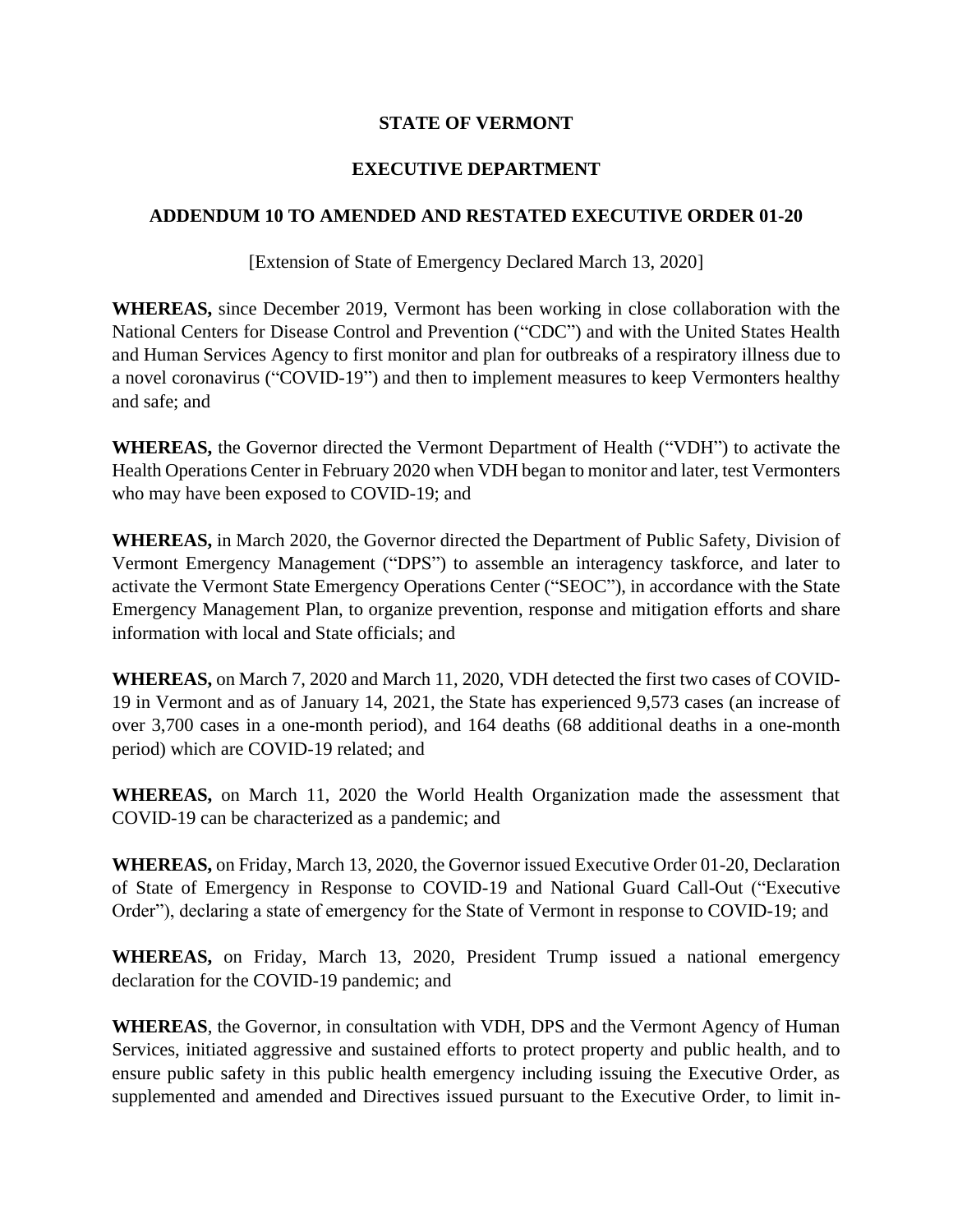person contact, such as limiting the size of gatherings, closure of schools and the institution of remote learning through the end of the 2019-2020 school year, directing the postponement of nonessential medical and surgical procedures, suspending the operation of close contact businesses, requiring telecommuting and work from home, requiring Vermonters to stay home and stay safe, with exceptions for essential purposes, and suspending the operation of businesses which were not deemed critical to public health and safety and national and economic security; and

**WHEREAS**, modeling studies done for the State clearly show that, but for the mitigation measures taken to date, the number of COVID-19 cases and COVID-19 related deaths in the State would be having a much more devastating effect on Vermonters and would be threatening to overwhelm the capacity of the Vermont health care system; and

**WHEREAS**, the Governor undertook a cautious, measured and data-based approach to restarting Vermont's economy to minimize the risk to the public by limiting the spread of infection in our communities in order to protect the most vulnerable, while reopening our business, non-profit, government and recreation sectors in a safe and effective way; and

**WHEREAS,** despite months of success over the summer and into the fall of 2020 for Vermont, statewide, in the Northeast and across the nation there has been an acceleration in COVID-19 cases, leading to more hospitalization and fatalities; and

**WHEREAS**, Vermonters must come together as we have before in this crisis, to do our part to protect the very ill and elderly, ensure those who experience the most severe symptoms have access to the care they need, and keep our schools and economy open, by preventing and slowing the spread of this virus; and

**WHEREAS**, the Governor has determined, in consultation with the Commissioner of VDH and DPS, based on the best science and data available, to extend the State of Emergency for the State of Vermont through Monday, February 15, 2021.

**NOW THEREFORE,** I, Philip B. Scott, by virtue of the authority vested in me as Governor of Vermont by the Constitution of the State of Vermont, the emergency powers set forth in 20 V.S.A. §§ 8, 9 and 11 and other laws, hereby declare the State of Emergency for the State of Vermont shall be extended through midnight on Monday, February 15, 2021.

## **IT IS FURTHER ORDERED:**

Except as modified herein, the Amended and Restated Executive Order issued June 5, 2020, and all Addenda and Directives issued thereunder, shall continue in full force and effect until midnight on February 15, 2021, at which time the Governor, in consultation with VDH and DPS shall assess the emergency and determine whether to amend or extend the State of Emergency.